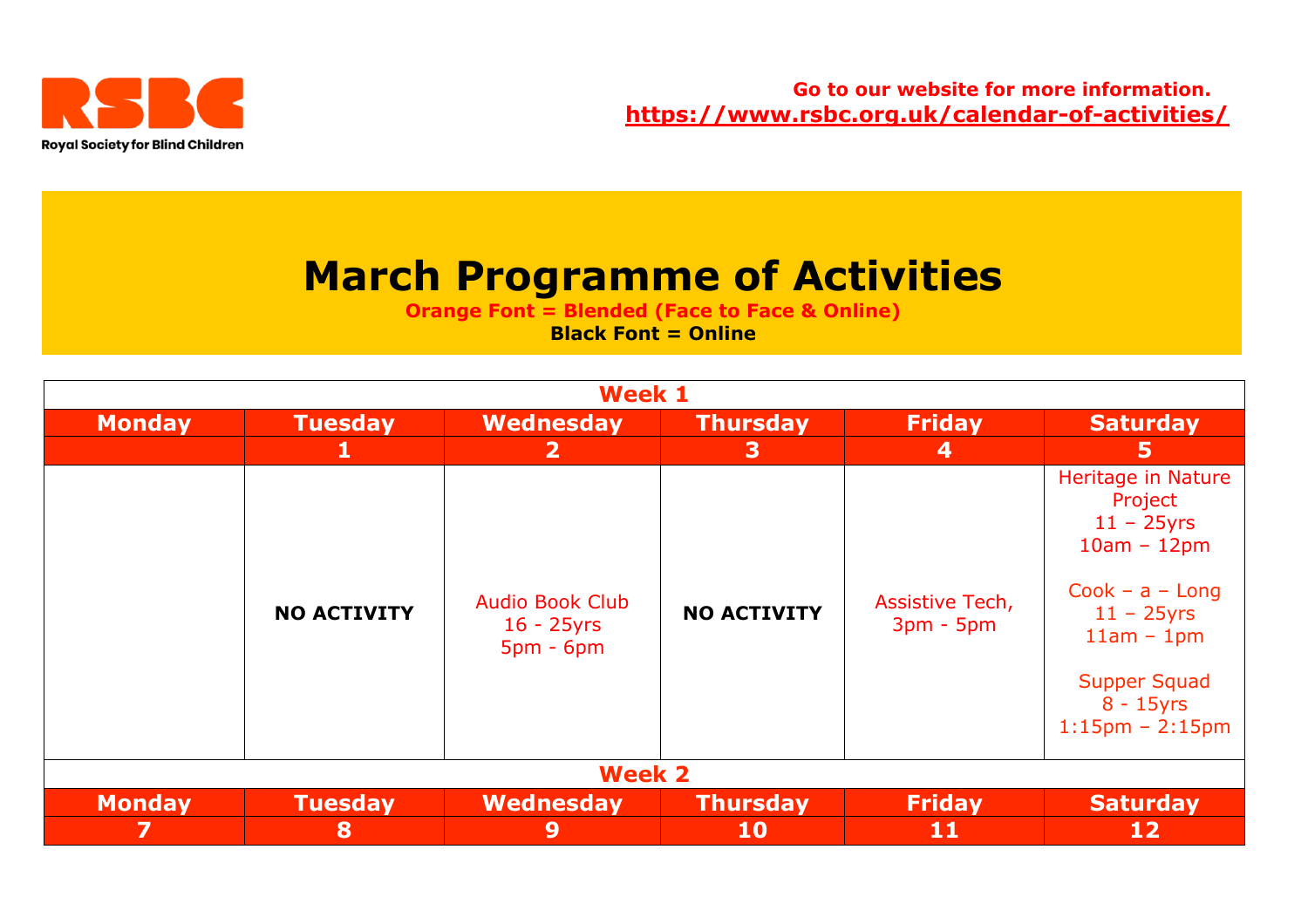| <b>Assistive Tech</b><br>$3pm - 5pm$<br><b>Audio Book Club</b><br>$8 - 15$ yrs<br>$5pm - 6pm$                              | Sisterhood<br>$11 - 25$ yrs<br>$5pm - 6pm$                             | Sensory Story Time<br>$0 - 8yrs$<br>$1pm - 2pm$<br>Siblings Wellbeing<br>Session<br>$4:30$ pm - $5:15$ pm<br><b>Audio Book Club</b><br>$16 - 25$ yrs<br>$5pm - 6pm$ | $Cook - a- Long$<br>$16 - 25$ yrs<br>$5pm - 6pm$<br><b>Supper Squad</b><br>$16 - 25$ yrs<br>$6pm - 7pm$ | Assistive Tech,<br>$3pm - 5pm$ | Heritage in Nature<br>Project<br>$11 - 25$ yrs<br>All Day<br>Creative<br>$8 - 25$ yrs<br>$10am - 1pm$                     |  |  |  |
|----------------------------------------------------------------------------------------------------------------------------|------------------------------------------------------------------------|---------------------------------------------------------------------------------------------------------------------------------------------------------------------|---------------------------------------------------------------------------------------------------------|--------------------------------|---------------------------------------------------------------------------------------------------------------------------|--|--|--|
|                                                                                                                            | <b>Week 3</b>                                                          |                                                                                                                                                                     |                                                                                                         |                                |                                                                                                                           |  |  |  |
| <b>Monday</b>                                                                                                              | <b>Tuesday</b>                                                         | <b>Wednesday</b>                                                                                                                                                    | <b>Thursday</b>                                                                                         | <b>Friday</b>                  | <b>Saturday</b>                                                                                                           |  |  |  |
| 14                                                                                                                         | 15                                                                     | <b>16</b>                                                                                                                                                           | 17                                                                                                      | 18                             | 19                                                                                                                        |  |  |  |
| <b>Assistive Tech</b><br>Workshop<br>$8 - 25$ yrs<br>$12pm - 3pm$<br><b>Audio Book Club</b><br>$8 - 15$ yrs<br>$5pm - 6pm$ | Connecting<br><b>Families Online</b><br>$7:30 \text{pm} - 9 \text{pm}$ | <b>Audio Book Club</b><br>$16 - 25$ yrs<br>$5pm - 6pm$                                                                                                              | Assistive Tech,<br>$3pm - 5pm$                                                                          | Assistive Tech,<br>$3pm - 5pm$ | Heritage in Nature<br>Project<br>$11 - 25$ yrs<br>$10am - 12pm$<br><b>PAN London HAWB</b><br>$8 - 25$ yrs<br>$10am - 1pm$ |  |  |  |
| <b>Week 4</b>                                                                                                              |                                                                        |                                                                                                                                                                     |                                                                                                         |                                |                                                                                                                           |  |  |  |
| <b>Monday</b>                                                                                                              | <b>Tuesday</b>                                                         | <b>Wednesday</b>                                                                                                                                                    | <b>Thursday</b>                                                                                         | <b>Friday</b>                  | <b>Saturday</b>                                                                                                           |  |  |  |
| 21                                                                                                                         | 22                                                                     | 23                                                                                                                                                                  | 24                                                                                                      | 25                             | 26                                                                                                                        |  |  |  |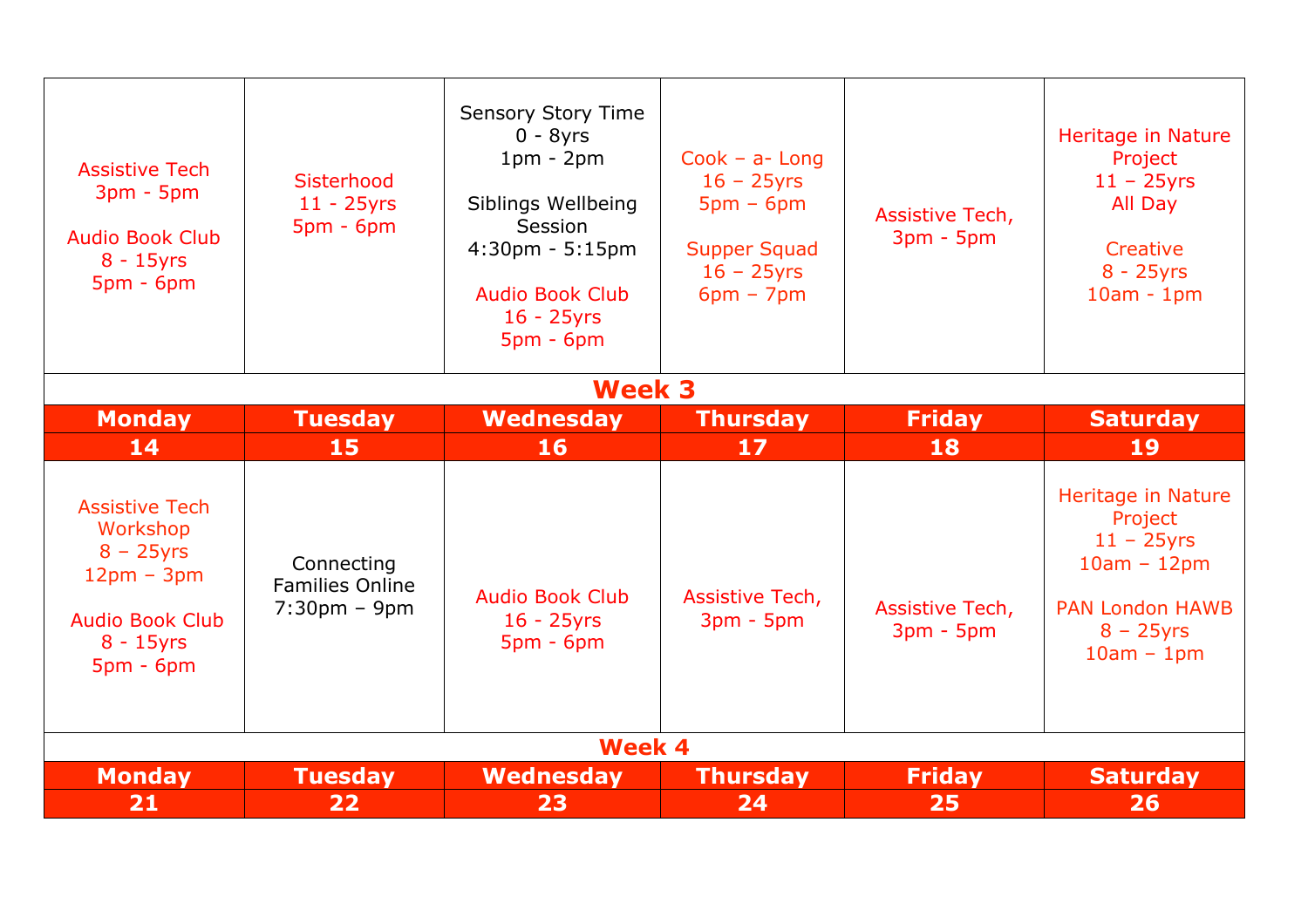| <b>Assistive Tech</b><br>$3pm - 5pm$<br><b>Audio Book Club</b><br>$8 - 15$ yrs<br>$5pm - 6pm$ | Sisterhood<br>$11 - 25$ yrs<br>$5pm - 6pm$ | <b>Sensory Story Time</b><br>$0 - 8yrs$<br>$1pm - 2pm$<br>Siblings Wellbeing<br>Session<br>$4:30$ pm - 5:15pm<br><b>Audio Book Club</b><br>$16 - 25$ yrs<br>$5pm - 6pm$<br>Youth Forum<br>(CLOSED GROUP)<br>5:30pm -7pm | Heritage in<br>Nature Project<br>$11 - 25$ yrs<br>$5pm - 6pm$ | Assistive Tech,<br>$3pm - 5pm$ | Heritage in Nature<br>Project<br>$11 - 25$ yrs<br>$10am - 12pm$<br><b>Tower Hamlets</b><br><b>HAWB</b><br>$8 - 25$ yrs<br>$11am - 1pm$ |
|-----------------------------------------------------------------------------------------------|--------------------------------------------|-------------------------------------------------------------------------------------------------------------------------------------------------------------------------------------------------------------------------|---------------------------------------------------------------|--------------------------------|----------------------------------------------------------------------------------------------------------------------------------------|
|                                                                                               |                                            | <b>Week 5</b>                                                                                                                                                                                                           |                                                               |                                |                                                                                                                                        |
| <b>Monday</b>                                                                                 | <b>Tuesday</b>                             | Wednesday                                                                                                                                                                                                               | <b>Thursday</b>                                               |                                |                                                                                                                                        |
| 28                                                                                            | 29                                         | 30                                                                                                                                                                                                                      | 31                                                            |                                |                                                                                                                                        |
| <b>Assistive Tech</b><br>$3pm - 5pm$<br><b>Audio Book Club</b><br>$8 - 15$ yrs<br>$5pm - 6pm$ | <b>No Activity</b>                         | <b>Audio Book Club</b><br>$16 - 25$ yrs<br>$5pm - 6pm$                                                                                                                                                                  |                                                               |                                |                                                                                                                                        |